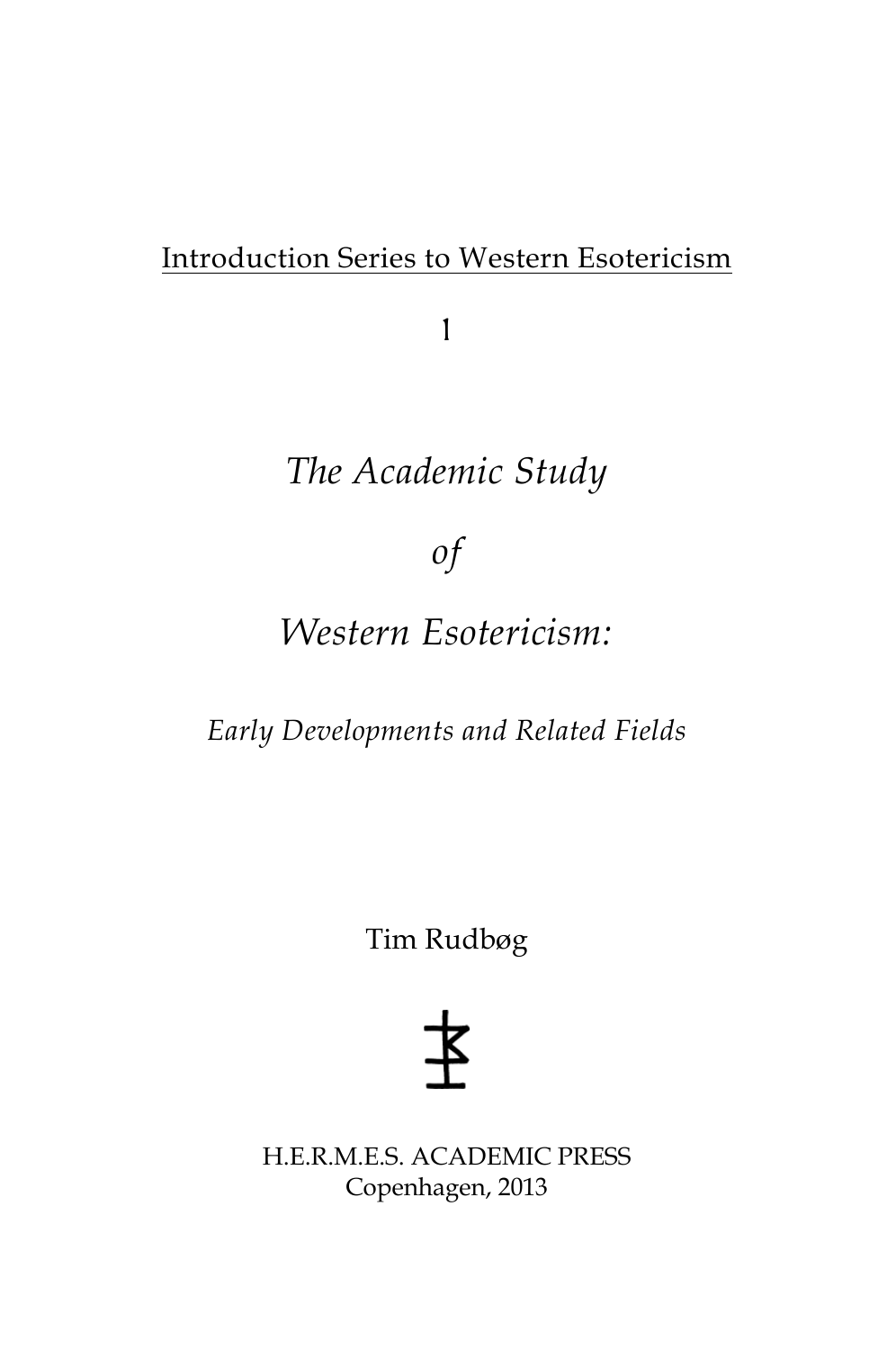# PREFACE

The conception of this book series began with a series of lectures on the academic study of Western esotericism held as an MA student, in the History of Religion, at the University of Copenhagen in the fall of 2006. It seemed to me then—as it still does now—that there is a growing worldwide interest in the nature of Western esotericism and in the continued growth of its study as an academic discipline across the academic landscape.

Several significant institutional steps have already been taken. In 1964 the first chair, for what was then entitled 'History of Christian Esotericism' (Histoire de l'ésotérisme chrétien), on the suggestion of Henry Corbin (1903-1978), was established at the École Pratique des Hautes Études, (Religious Studies Section), Sorbonne (Paris). François Secret (1911-2003), an expert on Christian cabala, $1$  was the first to hold this chair until his retirement in 1979 when it was renamed 'History of Esoteric and Mystical Currents in Modern and Contemporary Europe' (Histoire des courants ésotériques et mystiques dans l'Europe

 $\frac{1}{1}$  The Hebrew word הֲבָּלָה (to receive) is commonly transliterated into English as 'Kabbalah'. The Christian interpretation of the 'Jewish Kabbalah' is, however, often designated the 'Christian cabala'. To distinguish the 'Jewish Kabbalah' from the Christian Kabbalah the designation 'Christian cabala' will be used in this book.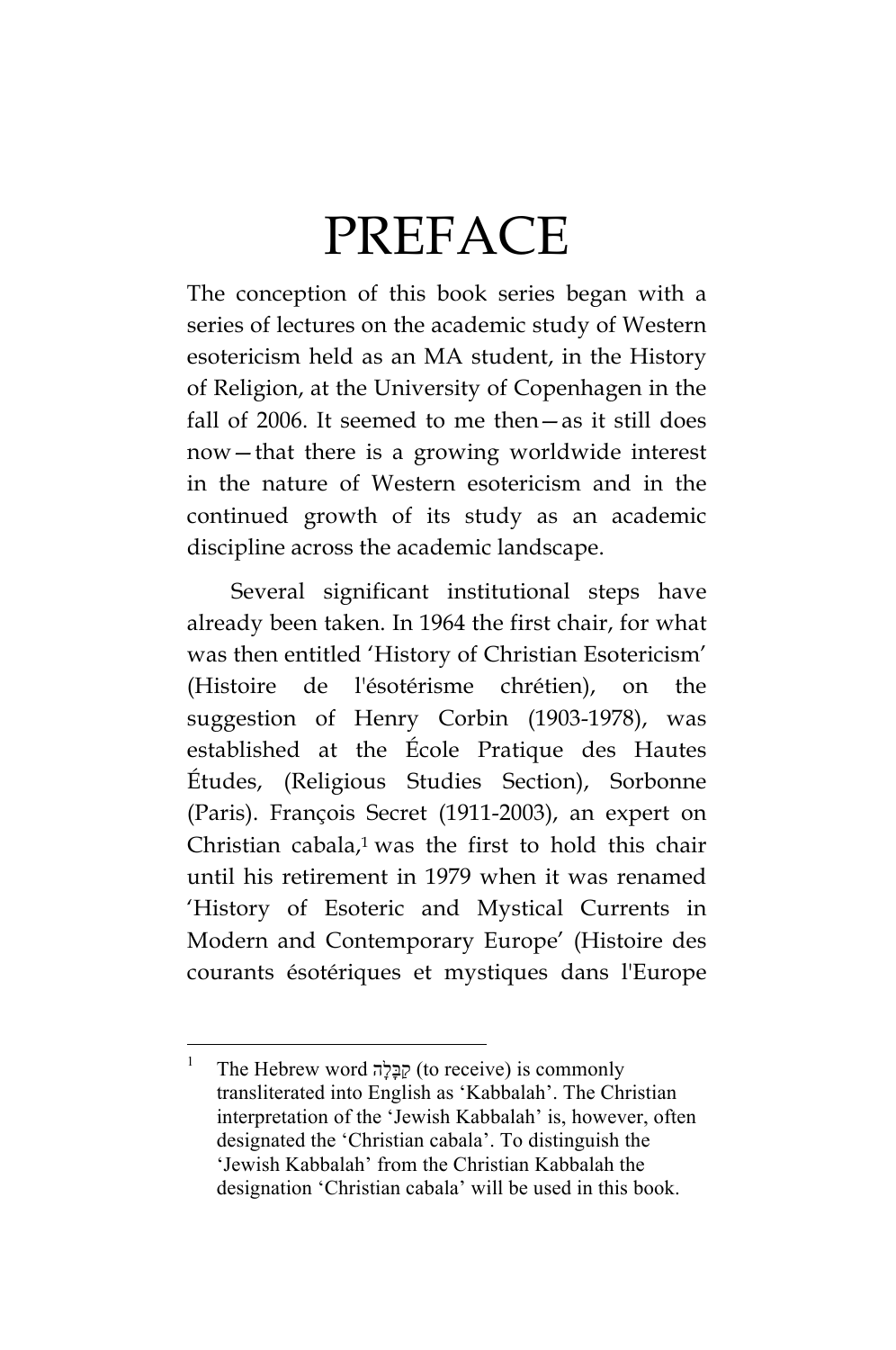moderne et contemporaine). <sup>2</sup> From then on Antoine Faivre (1934-), who has been instrumental in defining this academic field, held the chair until his retirement in 2002 when Jean-Pierre Brach (1956-) took his place and continues the work on esotericism to this day.

In 1999 at the University of Amsterdam, a subdepartment for the 'History of Hermetic Philosophy and Related Currents' was established as a chair-group in the 'Department of Theology and Religious Studies of the Faculty of Humanities' (later merged into the new department of 'Art, Religion and Cultural Sciences'). The permanent core of this department constitutes a full professorship, two assistant professors as well as a continued program of two PhD students. Its primary tasks are teaching and research in the domain of the history of hermetic philosophy and related currents (Western esotericism). The department has been very productive and offers BA and MA course programs on the history of esotericism as part of its religious studies program.

In late 2005 in Great Britain, a third chair and a center for the academic study of esotericism (EXESESO) was established, at the University of Exeter, coinciding with the formation of the new 'School of Humanities and Social Sciences' (combining the departments of History, Sociology,

<u>.</u>

<sup>2</sup> Later the term 'mystical' or 'mystiques' was omitted from the title, 'Histoire des courants ésotériques dans l'Europe moderne et contemporaine'.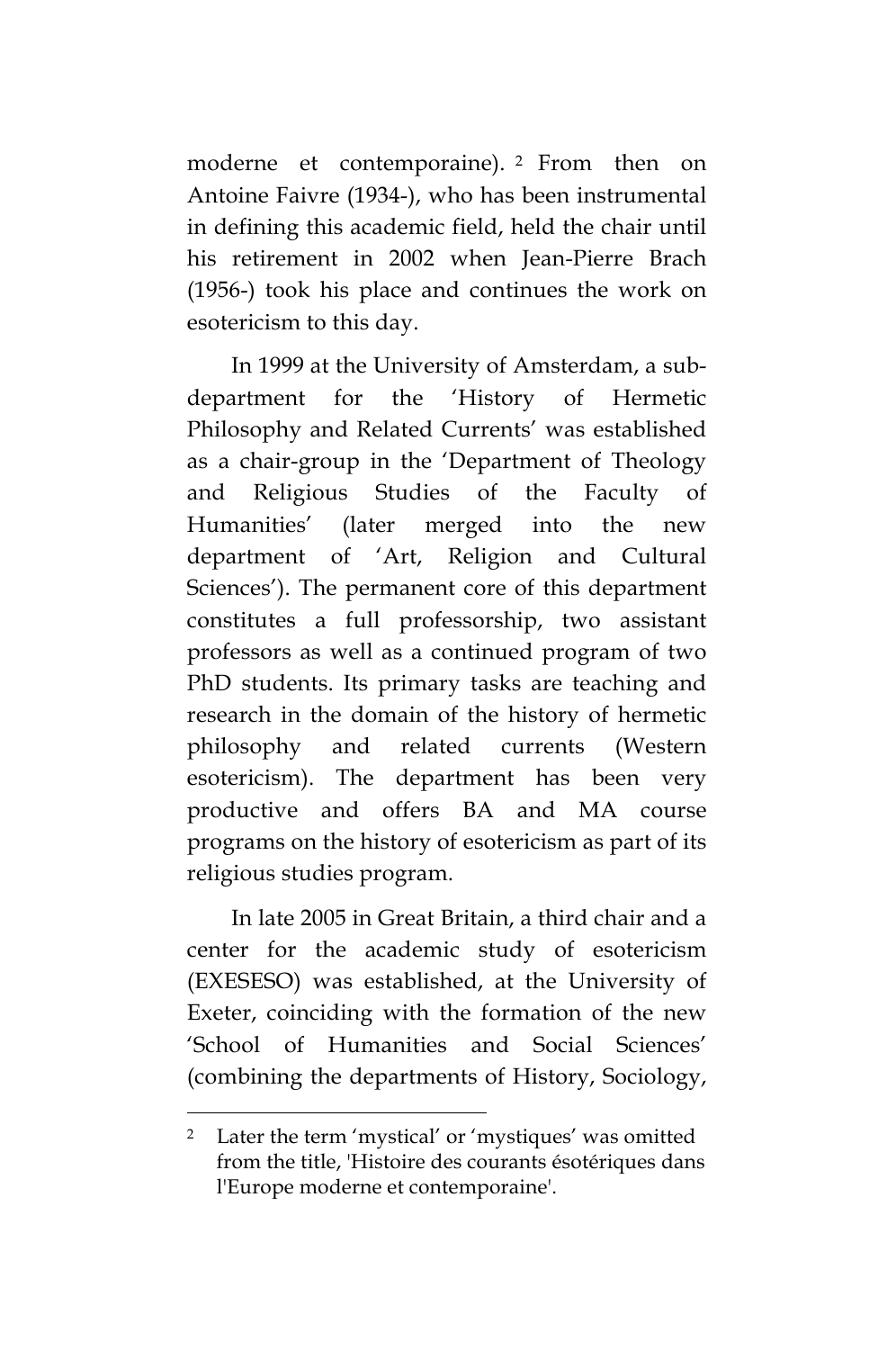Philosophy, Theology, Classics and Ancient History, and the Institute of Arab and Islamic Studies). Nicholas Goodrick-Clarke (1953-2012) was its first professor and director until his untimely death in 2012. The center (EXESESO) has continued in his spirit and has offered a complete MA program in esotericism as well as PhD supervision in this field of expertise.

Among the better-known learned societies for the study of esotericism are ASE (Association for the Study of Esotericism, est. 2002) based in the USA and ESSWE (European Society for the Study of Western Esotericism, est. 2005) based in Europe. Important scholarly journals dedicated to esotericism (and related currents) also exist, such as *Aries: Journal for the Study of Western Esotericism* and *Esoterica: the journal of esoteric studies*, among others. Finally, the academic study has developed and continues to do so through the many significant articles and books published by pioneer scholars in the field, such as Antoine Faivre, Wouter J. Hanegraaff, Nicholas Goodrick-Clarke, Arthur Versluis, Kocku von Stuckrad, and many others.

The overall purpose of this Introduction Series to Western Esotericism is both to contribute to these developments by providing interested readers and scholars alike with a comprehensive, yet concise, overview of Western esotericism from an academic perspective—including an overview of related topics, such as the occult, traditionalism, magic, Hermeticism, mysticism, Kabbalah, and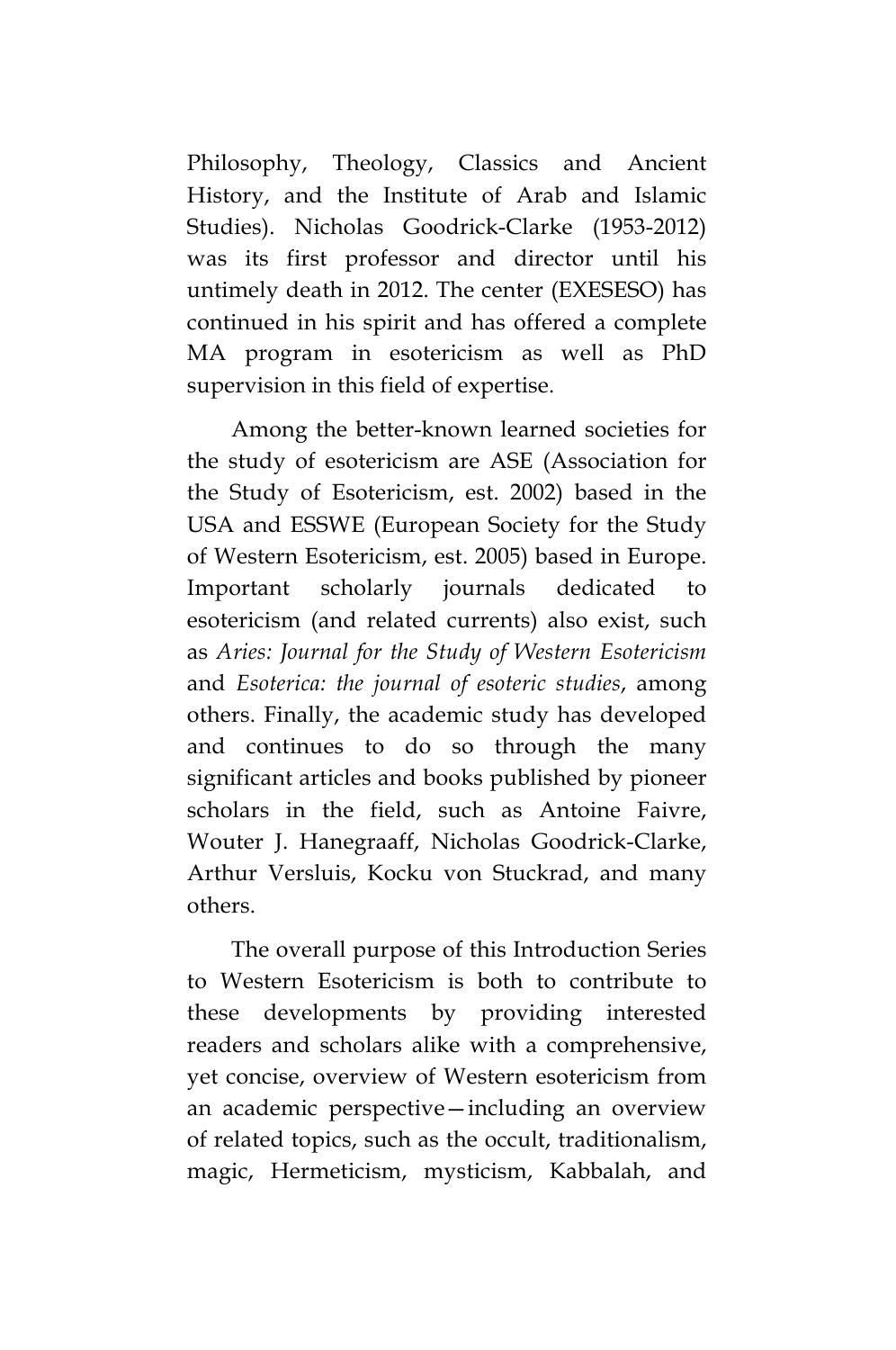Gnosticism—as well as presenting and discussing the main theories on esotericism—such as those formulated by Antoine Faivre, Pierre A. Riffard, Wouter J. Hanegraaff, Arthur Versluis and Kocku von Stuckrad—and the history of the main ideas and currents related to Western esotericism from antiquity to modern times. These volumes are therefore designed to be straightforward and educational. Focus will be placed on generality and overview rather than specific expert details. References will be kept at an academic minimum and the information will be presented in a manner that allows the reader to draw his or her own conclusions, while still providing some critical discussions and categorizations.

The projected volumes in the series are as follows:

Volume 1: *The Academic Study of Western Esotericism: Early Developments and Related Fields*

Volume 2: *The Academic Study of Western Esotericism: Main Theories and Methods*

Volume 3: *The Academic Study of Western Esotericism: New Perspectives* 

Volume 4: The History of *Western Esotericism during Antiquity (600 BCE - 525 CE)*

Volume 5: The History of *Western Esotericism during the Middle Ages (525-1300)*

Volume 6: The History of *Western Esotericism during the Renaissance (1300-1650)*

Volume 7: The History of *Western Esotericism in the*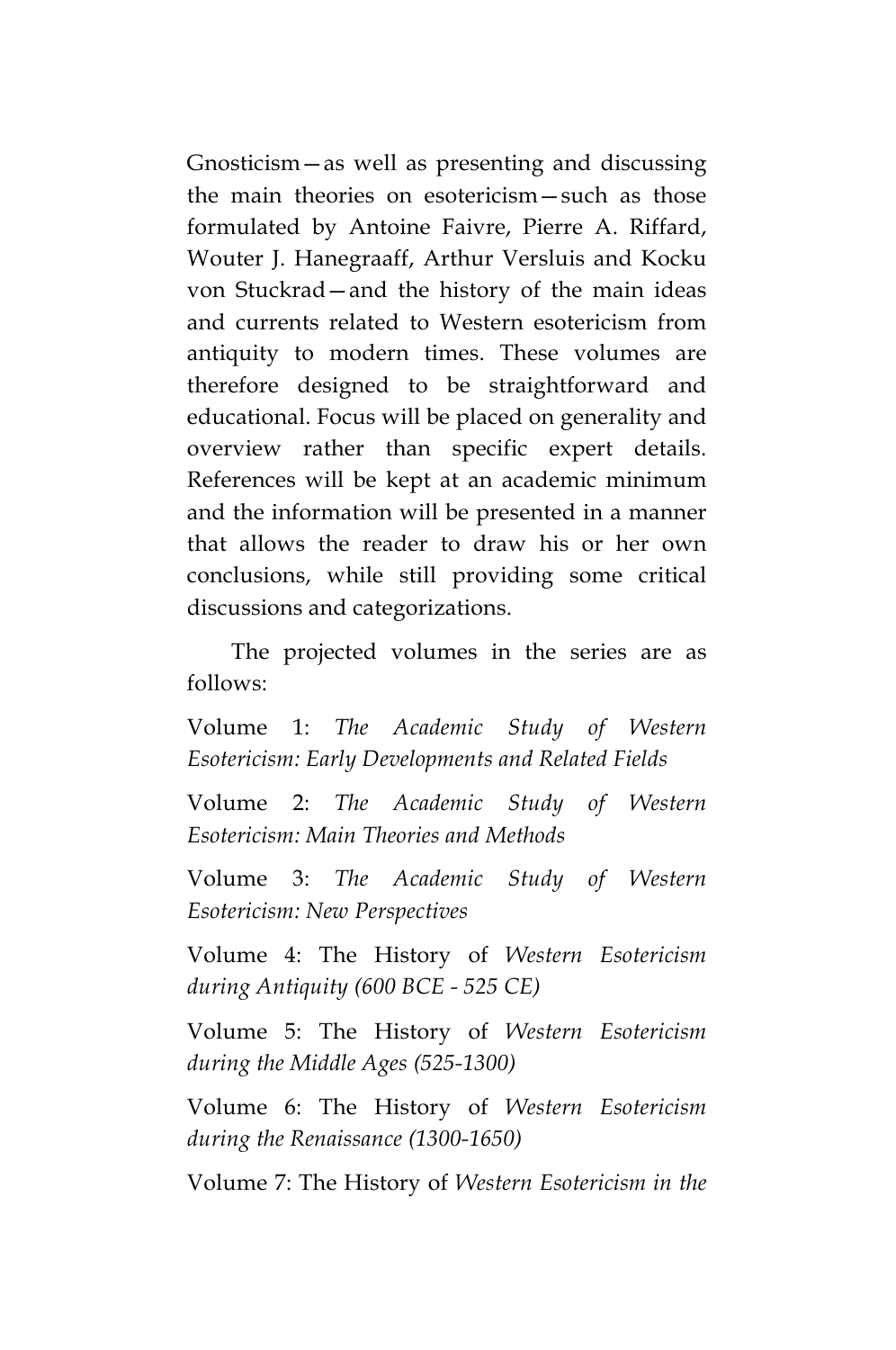## *Modern World (1650-1950)*

The first three volumes will outline and discuss important topics related to Western esotericism, such as Gnosticism, Kabbalah, mysticism, Hermeticism, etc., and the main theories of Western esotericism as well as pose new perspectives. The next four volumes will offer a presentation and discussion of the history of Western esotericism from antiquity to modern times. It is hoped that these small volumes, encompassing both the theoretical and historical side of this new academic field, will thus aid in making the field itself more comprehensible to all interested in the subject and serve as useful handbooks for students and scholars working in the field.

Since the academic study of Western esotericism is as recent as it is, it has been found most fruitful to keep the discussion of both the range of theories and the history of Western esotericism as wide and open as possible in order to avoid unduly limiting the scope of the field itself. In relation to this, one caveat must be noted at this juncture. Although these volumes are limited to the West as expressed in the designation, *Western esotericism,* undeniably historical links between the West, the Middle East and far East exist which will be demonstrated and discussed throughout this book series along with various views already existing in the scholarly community. Indeed whether the designation 'Western' should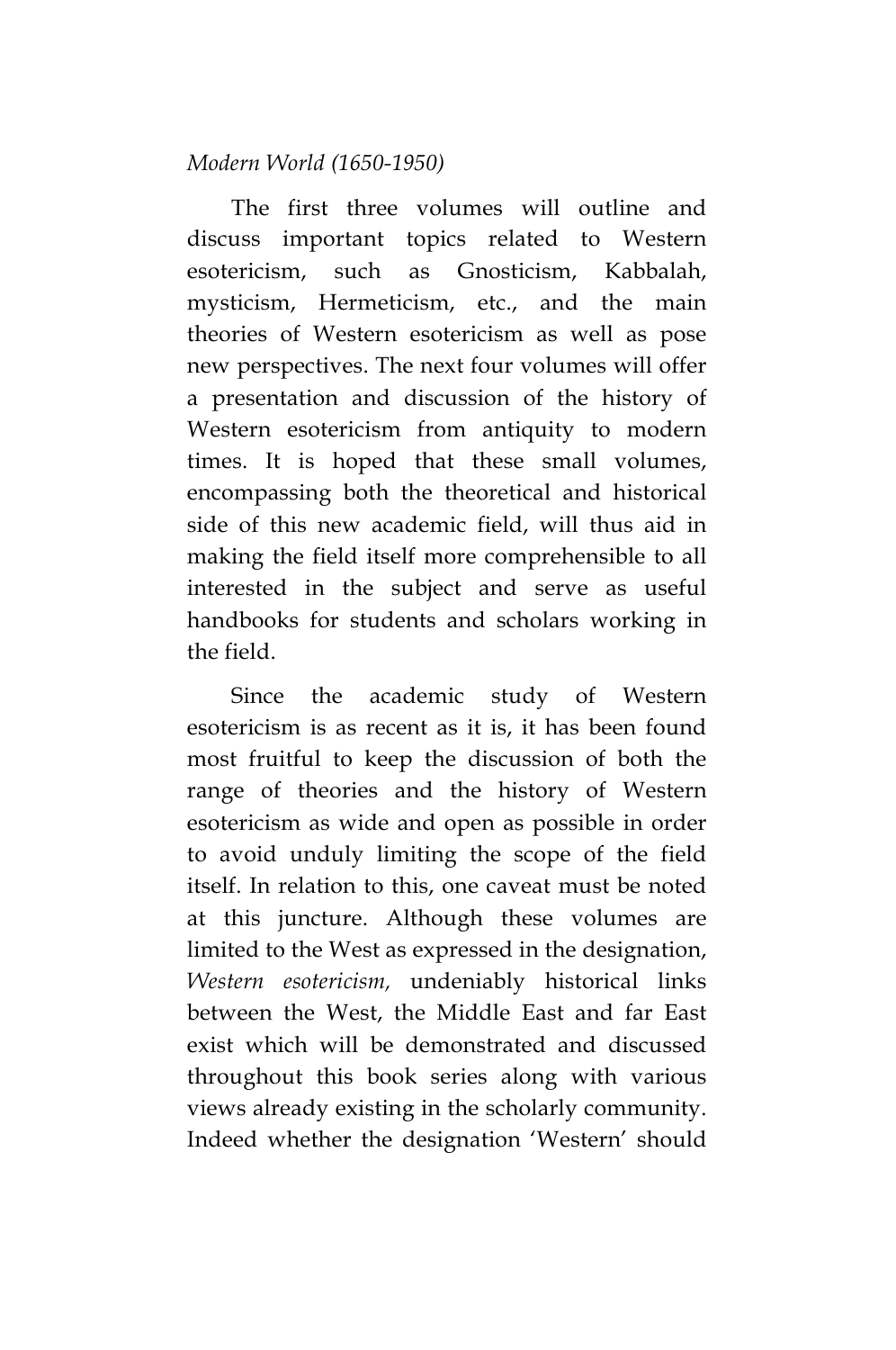or will be considered valid in the future will be discussed throughout this series.

The reader will also become aware of the interdisciplinary or even trans-disciplinary nature of Western esotericism, as it is intertwined with many aspects of the history of science, religion, philosophy and art. So, even though Western esotericism is generally placed under history or more specifically under the history of religions, it is in fact contextually very difficult to separate it, not only from the history of religion, but equally from the history of science, philosophy and art.

What Western esotericism should embody, as a scholarly category, has not yet been settled—nor whether it might be more correct to speak of Western esotericisms in plural. Certain unique qualities, however—construed and still discussed in the scholarly community as central to Western esotericism—make it possible to speak of Western esotericism as something distinct from the conventional typologies of religion, science, philosophy and art. The simplest designation for Western esotericism is, that it is a *form of knowledge* based on direct insight (gnosis) rather than reason (as in philosophy), the senses (as in natural science) or faith/revelation (as in religion). Western esotericism no doubt covers much more than this, as will become evident throughout the volumes in this series, but as a preliminary definition, it will serve the function of introduction and provide the reader with an initial understanding.